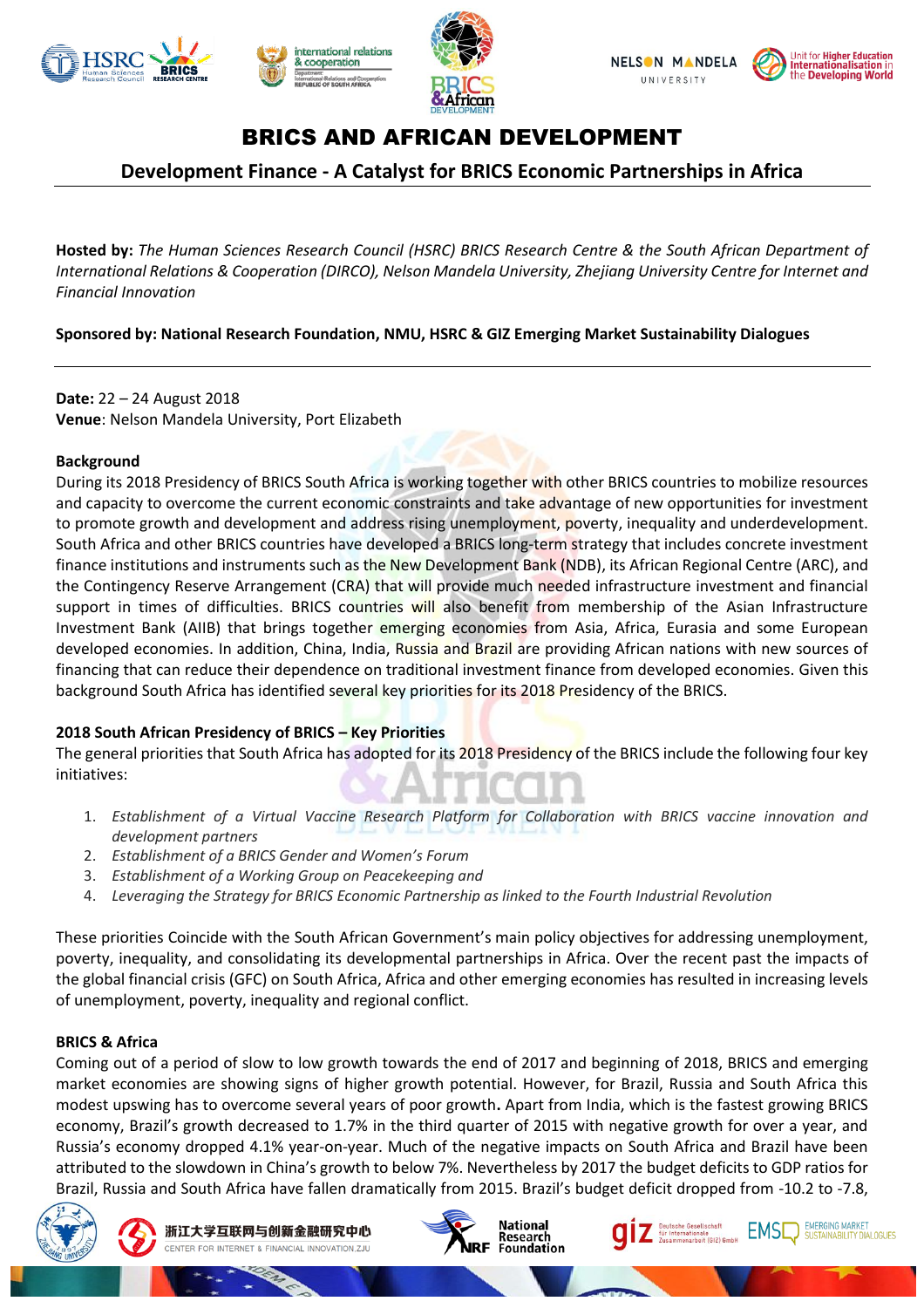









Russia from -2.4 to -1.5, and South Africa's from -5.5 to -4.3. Combined with positive prospects for higher growth the reduction of budget deficits provides a clear indication that the three low growth BRICS economies are turning the corner and may start attracting more direct investment. This will have very positive spin-offs for job creation and addressing poverty in these countries. During the last quarter of 2017 South Africa's GDP increased by 3.1% following a 2.3% increase in the third quarter of 2017. The biggest contributor to growth in the fourth quarter was the agriculture, forestry and fishing industry, these sectors increased by 37,5% and contributed 0,8% to GDP growth. Other sectors that increased their contribution to GDP were the trade, catering and accommodation industries that increased by 4,8% and contributed 0,6% to GDP growth. Manufacturing and finance, real estate and business services increased by 4,3% and 2,5% respectively and contributing 0,5% to GDP growth (Statistics South Africa, 2018). The projected aggregate GDP growth rate up to 2020 is expected to reach 2.1% (National Treasury, 2018). These positive prospects for South Africa comes at an opportune moment as it assumes the 2018 Presidency of the BRICS and moves towards mobilizing the collective momentum of the BRICS countries for promoting investment in the country itself, and in Africa in general.

Notwithstanding the global negative sentiment portfolio and direct investment indicators for Africa present a picture of relative potential for development finance investment in the continent compared to other regions. Reports (African investor (AI), 2015, Vol 13, 6:34) indicated that between July and October 2015 US\$60 billion flowed out of emerging markets equity funds and another US\$15 billion from emerging market bond funds. Over the same period, equity funds with significant exposure to Africa lost between 2% and 4%, by comparison emerging economies in Europe lost -5%; Asia, -6%, and Latin America -7%. Significantly, the AI report noted that in the fourth quarter portfolio capital was moving towards developed economies underpinned by quantitative easing such as Japan and Europe. On the other hand, by 2014 foreign direct investment (FDI) trends for Africa were more geographically diversified (Morocco, Nigeria, Kenya, Ethiopia, and Mozambique) and at a higher level with positive impacts for job creation. In 2014 Morocco's job creation performance registered 30% over the total share for Africa while South Africa underperformed (AI, 2015, 6:36). The attached annex provides tables listing economic indicators for Africa.

Within BRICS, the South African economy in particular was impacted by negative global market sentiment on the back of poor performance, fall in commodity prices and the slow-down in China's growth. Since 2009 South Africa has posted its lowest growth at 1% year-on-year in the third quarter of 2015. Between 1994 and 2015 the average South African growth was 3.01%, recording the highest rate of 7.10% in 2006 and the lowest of -2.60% in 2009. Against this background government debt to GDP ratio has increased to 39% from 37% over the recent past. In addition, the South African Rand has fallen dramatically against the US dollar losing about 40% of its year-on-year value since the end of 2014. The exchange rate instability is exacerbating higher current account deficits, with the possibility of the South African Reserve Bank (SARB) increasing interest rates to dampen inflation expectations. Higher interest rates will raise the cost of investment taking growth and job creation into a downward spiral, and increasing the debt servicing costs. With growth close to recession and high levels of inequality, poverty, household debt, and unemployment at 25.5%, South Africa is faced with mounting student and community protests for free education and better services.

### **BRICS Responses to Development Imperatives in Africa**

In response to their own domestic adjustment challenges both China and India have embarked upon new multilateral approaches to development focusing on emerging markets in Africa, Asia and Eurasia. China has embarked upon initiatives such as the One Belt One Road, the New Maritime Silk Route, and the Forum for China-Africa Cooperation (FOCAC), the Eurasian Economic Union, and the Shanghai Cooperation Agreement. India has set up the India-Africa Forum to be the catalyst for transforming the trade and investment relationship between India and Africa. In addion India's support for the Indian Ocean Rim Association targets investment in blue economy projects in East Africa. Both China and India are active participants in Africa's continental and regional economic forums (*Aneja, U; 2016, ORF, New Delhi*).

Brazil and Sub-Saharan Africa are viewed as natural partners with historic and cultural links that go back 200 years. The regions have similar geographical and climatic conditions and share conditions that make Brazilian economic cooperation and investment adaptable to Africa in the areas of technology, tropical agriculture, tropical medicine, vocational training, energy and social protection. Despite the current challenges facing Brazil its past long-term



浙江大学互联网与创新金融研究中心 CENTER FOR INTERNET & FINANCIAL INNOVATION.ZJU







EMERGING MARKET

SUSTAINABILITY DIALOGUES

**EMSI**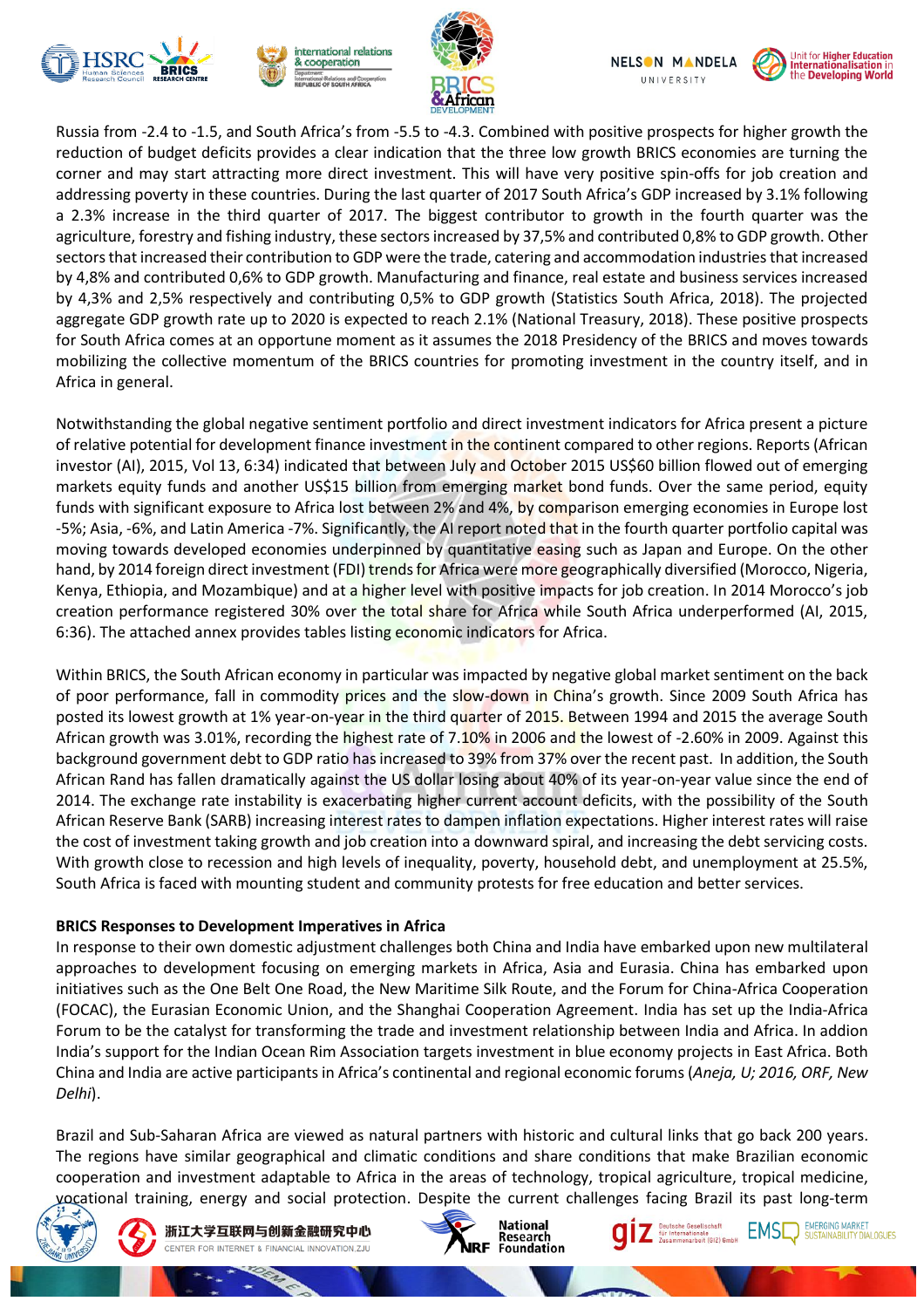









economic growth and success in narrowing social inequality and poverty, and its experiences in development will provide useful lessons for African countries. Between 2000 and 2010 Sub-Saharan African trade with Brazil increased from US\$2 billion to US\$12 billion. In 2012 Nigeria, Egypt, South Africa and Angola accounted for almost 60% of trade between Brazil and Africa.

Of all the BRICS countries Russia has been the least active investor in Africa despite the long history of the Soviet Union's support for African independence and liberation. However, the country is now taking steps to make up for lost time by promoting large investments and expanding economic cooperation in Africa. In 2009 to promote and facilitate business in Africa the Russian Federation Chamber of Commerce and Industry and Vnesheconombank with the support from the Russian Government, the Federation Council, the State Duma, and the African diplomatic community, set up the Coordinating Committee on Economic Cooperation with Sub-Saharan Africa known as AfroCom.

It is evident that Africa in general, and Sub-Saharan Africa in particular, present opportunities for the ARC of the NDB, the AIIB, African Development Bank (AfDB), Development Bank of Southern Africa (DBSA) and other international MDFIs to target investment projects that address the developmental opportunities on the continent. In June 2015, a group of BRICS economists and development finance experts met in New Delhi under the auspices of the Observer Research Foundation (ORF) to analyze, discuss and propose a set of development finance investment priorities for the NDB to consider in preparation for its launch in 2016 (*ORF Policy Brief, 2015:17*). The meeting produced a policy brief that proposed among others mobilizing and channeling global savings; creating a platform for international financial reform; taking account of national needs and considerations in addition to prudential norms; and, financing social and physical infrastructure in support of basic services and sustainable development.

The establishment of the African Regional Centre (ARC) of the BRICS New Development Bank (NDB) in Johannesburg in 2016, begs the question as to whether multilateral development finance institutions (MDFI) can support developing and emerging African economies mitigate the negative impacts of the recent global financial crisis (GFC), and be a catalyst for African growth and development. In Sub-Saharan African and emerging economies the GFC has had negative impacts on economic growth and development with devastating consequences for households, and private and public sectors resulting in high levels of unemployment, rising poverty, inequality and social unrest. Given this imperative the Human Sciences Research Council's (HSRC) BRICS Research Centre in consultation with the South African Government Department of International Relations and Cooperation (DIRCO) and partners decided to co-host an international conference to discuss the role of development finance in Africa in focusing on South Africa's four BRICS priorities with emphasis on *leveraging the strategy for BRICS economic partnership to promote growth and development linked to the Fourth Industrial Revolution as a catalyst for addressing unemployment, poverty and ineqaulity*

### **Objectives of the Conference**

Given that South Africa now holds the presidency of BRICS for 2018, this conference will provide an opportunity to engage with policy makers, development economists, development finance institutions, government, and the private sector in supporting African economies mitigate underdevelopment and are a catalyst for long-term sustainable African growth and development. In particular the conference seeks to create a platform for leveraging the strategies for BRICS economic partnerships for mobilizing and channeling global savings for investment in infrastructure and sustainable development to address unemployment, poverty and inequality in Africa in particular, and in BRICS and other emerging economies in general.

#### **Structure and Format**

The conference will be a focused working discussion to inform the BRICS strategies and priorities for addressing the unemployment, poverty and inequality effects of the GFC on emerging and developing African economies. The Conference will be led by keynote interventions from Government, the NDB and related MDFIs (e.g. AIIB, AfDB) and policy researchers. The programme will be structured to provide for focused discussions around thematic areas and specific questions that might guide us towards determining a consolidated report on African development alternatives to mitigate the effects that give rise to unemployment, poverty, inequality and sustainable development. An opening







**EMERGING MARKET** 

SUSTAINABILITY DIALOGUES

**EMSI**